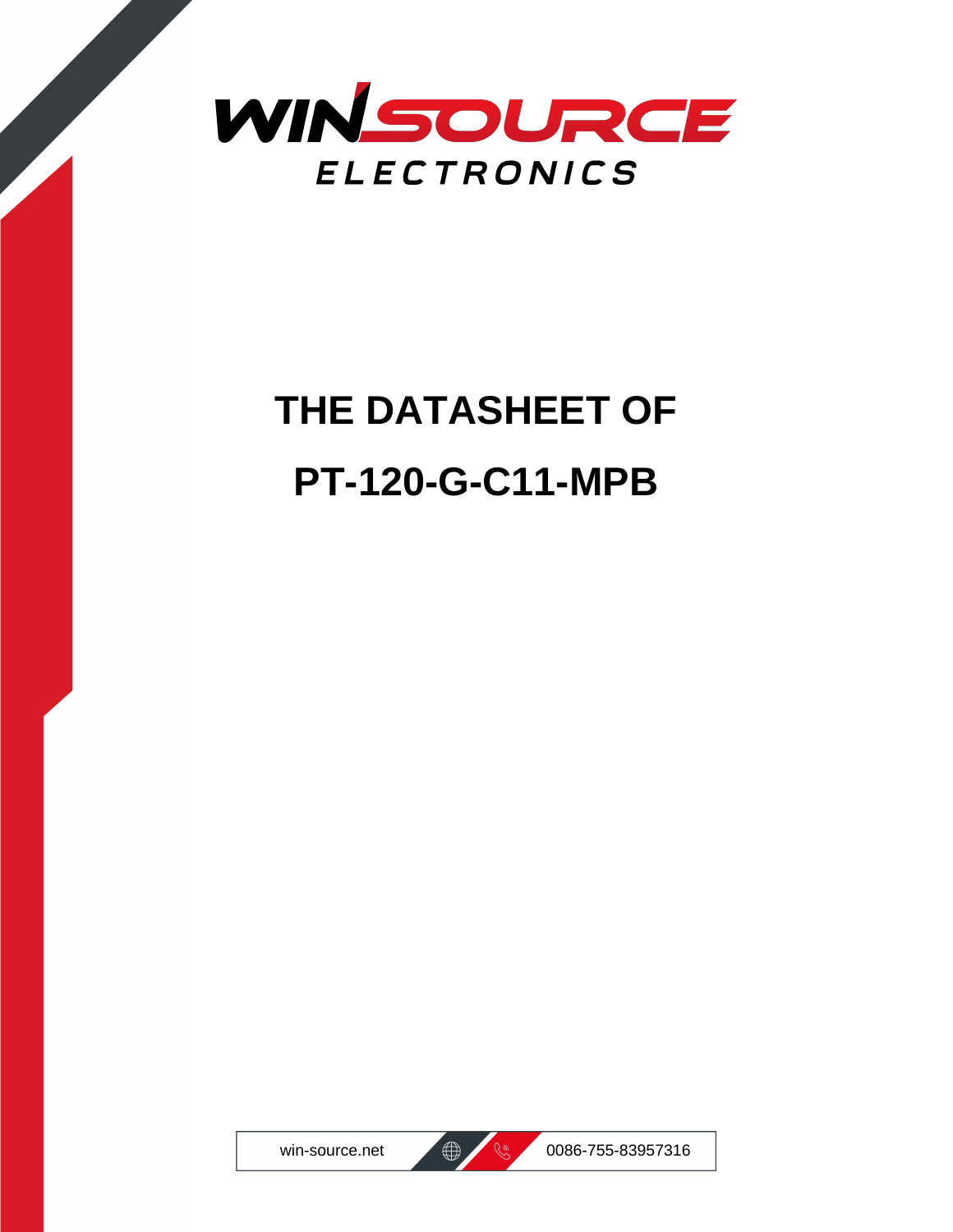### **SUMMARY DATA SHEET**

# PhlatLight

### **PhlatLight™ PT120 Projection Chipset**



#### **Technology Overview**

Luminus Devices' Projection Technology is an innovative solidstate light source created to replace arc lamps in projection systems. Enabled by unique use of Photonic Lattice technology, PhlatLight chipsets represent a major breakthrough in brightness that delivers all the benefits of solid state light sources in projections applications:

- Wide color gamut for vivid colors, exceeds NTSC.
- Instant turn-on, no more wait time.
- High Reliability; no lamp replacement
- Environmentally friendly technology Mercury-free.
- Electronic control of color points and light intensity on a frame by frame basis

PhlatLight products benefit from numerous innovations in the domain of packaging, thermal management and optical coupling that allow designers to achieve efficient light engine designs and deliver high screen brightness.

#### **Angular Intensity Distribution- Example**



#### **Features**

- Matched RGB Chipset with 12mm<sup>2</sup> emitting area designed for projection applications
- Photonic lattice technology for very high surface brightness
- 100% surface emission for high collection efficiency and low optical losses
- Wide color gamut: RED 623 nm, GREEN 525 nm, BLUE 462 nm, EP Blue 460nm typical dominant wavelength
- Single emitting area per color allows for collection with single lens for simplified optics
- 16:9 aspect ratio matched with micro-display and screen aspect ratio
- Thermally efficient Type CX Common Anode package
- RoHS (lead-free) compliant

#### **Applications**

- Specifically engineered for Rear-Projection Displays, front projectors, head-up projection displays
- Optimized for Micro-Display diagonal sizes ranging from 0.65" to 0.95" with 16:9 aspect ratio.
- Suitable for DLP™ (e.g. xHD5, 0.65", 0.95" 1080p), LCoS, HTPS and 3LCD microdisplays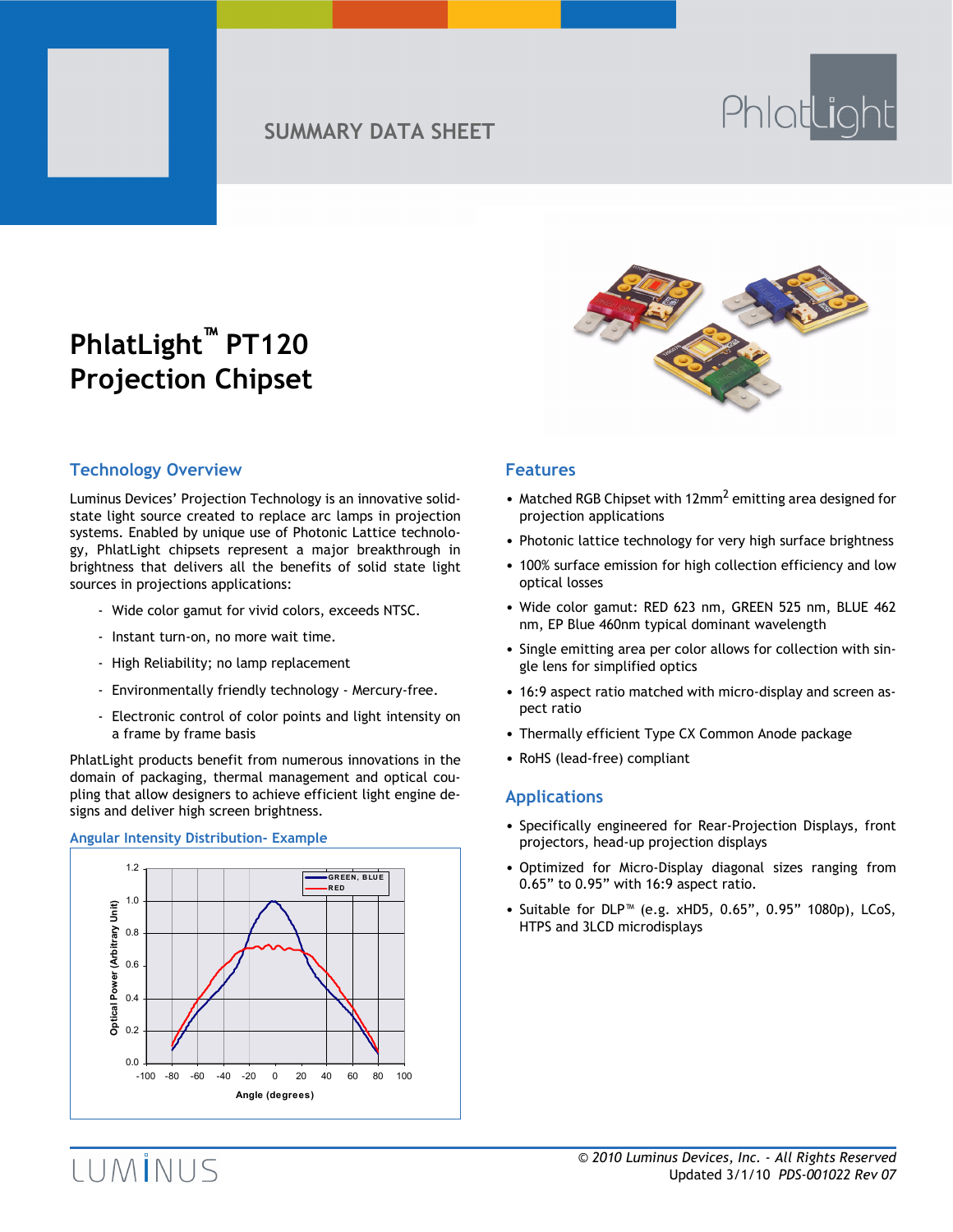#### **Optical and Electrical Characteristics**

|                                                                 |     | Symbol                       | <b>Red</b> | <b>Green</b> | <b>Blue</b> | EP-Blue <sup>1</sup> | Unit             |
|-----------------------------------------------------------------|-----|------------------------------|------------|--------------|-------------|----------------------|------------------|
|                                                                 |     |                              |            |              |             | <b>Preliminary</b>   |                  |
| <b>Bin Kit</b>                                                  |     |                              | <b>MPB</b> | <b>MPB</b>   | <b>MPB</b>  | <b>EPA</b>           |                  |
| <b>Emitting Area</b>                                            |     |                              | 11.96      | 11.96        | 11.96       | 11.96                | mm <sup>2</sup>  |
| <b>Emitting Area Dimensions</b>                                 |     |                              | 4.6x2.6    | 4.6x2.6      | 4.6x2.6     | 4.6x2.6              | mmxmm            |
| Characteristics at recommended Pulsed Drive Current $I_F^{2,3}$ |     |                              |            |              |             |                      |                  |
| Reference Duty Cycle <sup>4</sup>                               |     |                              | 25         | 50           | 25          | 25                   | $\%$             |
| Recommended Peak Drive Current <sup>5</sup>                     | typ | $\mathsf{I}_\mathsf{F}$      | 30         | 30           | 30          | 30                   | A                |
| Peak Luminous Flux <sup>6</sup>                                 | typ | $\Phi_{\rm V}$               | 1800       | 3500         | 600         | 750                  | lm               |
| <b>Peak Radiometric Power</b>                                   | typ | $\Phi_{r}$                   | 10.4       | 7.3          | 12.1        | 16.3                 | W                |
|                                                                 |     | $\lambda$ <sub>dmin</sub>    | 619        | 516          | 455         | 450                  | nm               |
| Dominant Wavelength                                             | typ | $\lambda_{\mathsf{d}}$       | 623        | 525          | 462         | 460                  | nm               |
|                                                                 |     | $\lambda$ <sub>dmax</sub>    | 630        | 535          | 469         | 468                  | nm               |
| FWHM - Spectral bandwidth at 50% of $\Phi_{v}$                  | typ | $\Delta\lambda_{\mathsf{d}}$ | 19         | 39           | 20          | 20                   | nm               |
| Color Saturation <sup>7,8</sup>                                 | typ |                              | 1.00       | 0.79         | 0.99        | 0.99                 |                  |
| Chromaticity Coordinates <sup>7,8</sup>                         |     | $\pmb{\mathsf{x}}$           | 0.697      | 0.171        | 0.144       | 0.154                |                  |
|                                                                 | typ | y                            | 0.303      | 0.702        | 0.040       | 0.024                |                  |
|                                                                 | min | $V_{Fmin}$                   | 2.2        | 3.5          | 3.5         | 3.2                  | $\mathsf{V}$     |
| <b>Forward Voltage</b>                                          | typ | $V_F$                        | 2.6        | 4.9          | 4.9         | 4.0                  | $\mathsf{V}$     |
|                                                                 | max | $V_{Fmax}$                   | 3.4        | 5.9          | 5.9         | 5.2                  | $\mathsf{V}$     |
| Dynamic Resistance                                              | typ | $\Omega_{\text{dyn}}$        | 0.02       | 0.03         | 0.02        | 0.02                 | $\Omega$         |
| <b>Device Thermal Characteristics and Lifetime</b>              |     |                              |            |              |             |                      |                  |
| Thermal Coefficient of Photometric Flux                         | typ |                              | $-1.1$     | $-0.2$       | $-0$        | $~\text{-}0$         | % / $^{\circ}$ C |
| Thermal Coefficient of Radiometric Flux                         | typ |                              | $-0.7$     | $-0.2$       | $-0.2$      | $-0.2$               | % / °C           |
| Forward Voltage Temperature Coefficient                         | typ |                              | $-3.0$     | $-3.0$       | $-3.0$      | $-3.0$               | mV / °C          |
| Median Lifetime <sup>9</sup>                                    |     |                              | >60,000    | >60,000      | >60,000     | >60,000              | Hours            |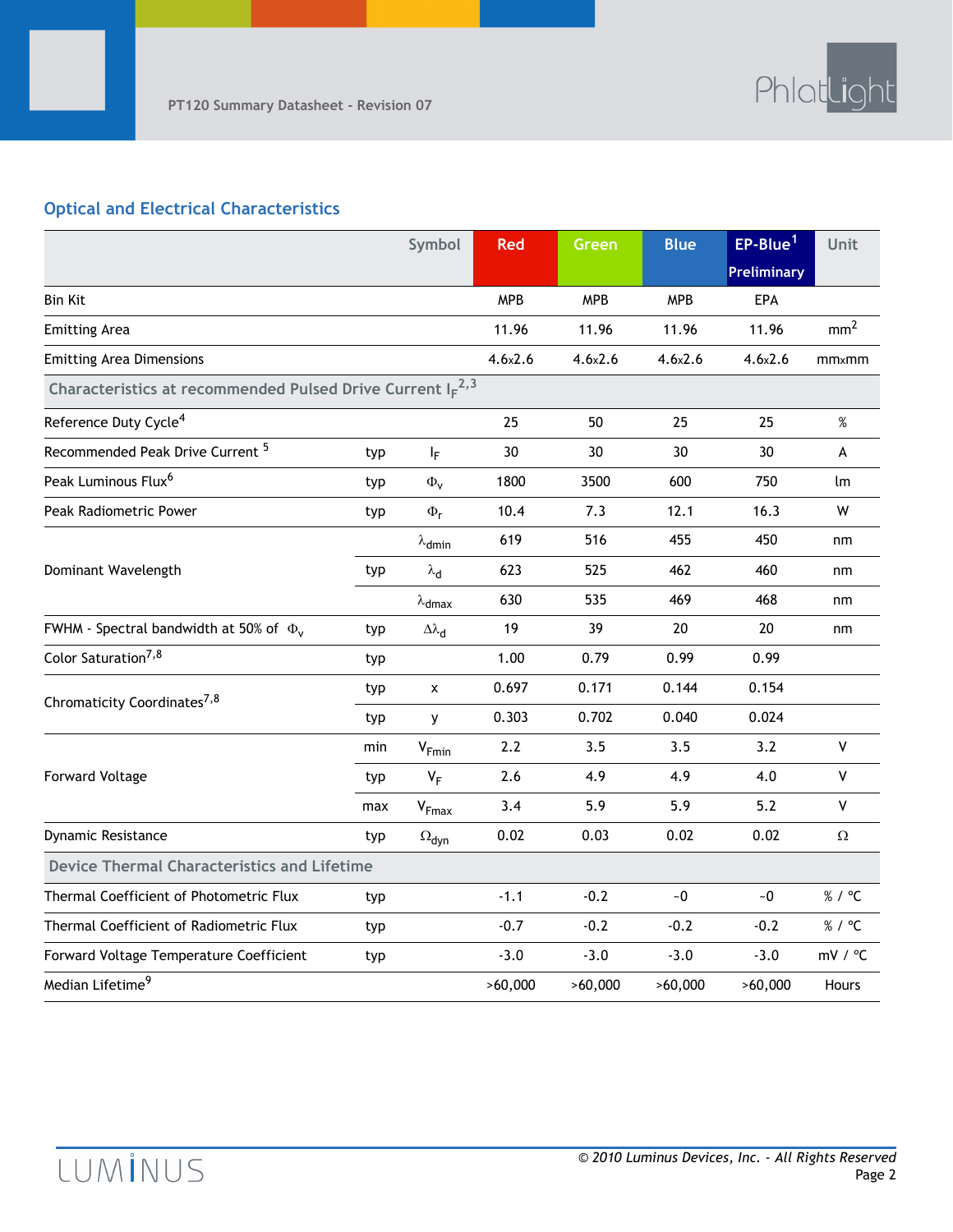#### **Optical and Electrical Characteristics**

|                                                                                                |     | Symbol                       | <b>Red</b> | Green | <b>Blue</b> | $EP-Blue1$         | Unit         |
|------------------------------------------------------------------------------------------------|-----|------------------------------|------------|-------|-------------|--------------------|--------------|
|                                                                                                |     |                              |            |       |             | <b>Preliminary</b> |              |
| Characteristics at Reference Continuous Drive Current $I_F$ (Continuous Waveform) <sup>2</sup> |     |                              |            |       |             |                    |              |
| Reference Drive Current                                                                        | typ | IF.                          | 18         | 18    | 18          | 18                 | A            |
| Luminous Flux                                                                                  | typ | $\Phi_{\mathsf{v}}$          | 1010       | 2450  | 435         | 540                | lm           |
| Radiometric Flux                                                                               | typ | $\Phi_{\mathsf{r}}$          | 5.8        | 4.7   | 8.0         | 10.8               | W            |
| Dominant Wavelength                                                                            | typ | $\lambda_{\mathsf{d}}$       | 624        | 528   | 464         | 462                | nm           |
| Color Saturation <sup>7,8</sup>                                                                | typ |                              | 1.00       | 0.83  | 0.99        | 0.99               |              |
| FWHM - Spectral bandwidth at 50% of $\Phi_{v}$                                                 | typ | $\Delta\lambda_{\mathsf{d}}$ | 18         | 38    | 21          | 21                 | nm           |
| Chromaticity Coordinates <sup>7,8</sup>                                                        | typ | $\mathsf{x}$                 | 0.698      | 0.183 | 0.141       | 0.153              |              |
|                                                                                                | typ | v                            | 0.301      | 0.703 | 0.044       | 0.025              |              |
|                                                                                                | min | $V_{Fmin}$                   | 2.0        | 3.1   | 3.1         | 2.8                | V            |
| <b>Forward Voltage</b>                                                                         | typ | $V_F$                        | 2.3        | 4.4   | 4.4         | 3.6                | $\mathsf{V}$ |
|                                                                                                | max | $V_{Fmax}$                   | 3.0        | 5.3   | 5.3         | 4.6                | V            |
| Dynamic Resistance                                                                             | typ | $\Omega_{\text{dyn}}$        | 0.02       | 0.03  | 0.02        | 0.05               | $\Omega$     |

*Note 1: EP-Blue is recommended for new designs. Please see page 9 for part ordering numbers.* 

*Note 2: All ratings are based on operation with a constant heat sink temperature Ths = 40ºC. See Thermal Resistance section for Ths definition.*

*Note 3: Parameters rated at typical duty cycle and Pulsed operation frequency f>240Hz;* 



*Note 4: Duty Cycle used to specify device ratings under Pulsed operation. PhlatLight devices can operate at duty cycles ranging from 1% to 100%. At higher duty cycles, drive current should be adjusted to maintain the junction temperature at desired levels to meet the application lifetime requirements.* 

*Note 5: In pulsed operation, rise time from 10 to 90% of forward current should be larger than 0.5 microseconds.*

*Note 6: For Blue and EP-Blue devices, total flux from emitting area at typical dominant wavelength at recommended peak drive current conditions.* 

*Note 7: In CIE 1931 chromaticity diagram coordinates, normalized to X+Y+Z=1*

*Note 8: For Reference only*

*Note 9: Assuming Tj<80ºC for Red devices and Tj<115ºC for Blue devices and Tj<125ºC for Green devices*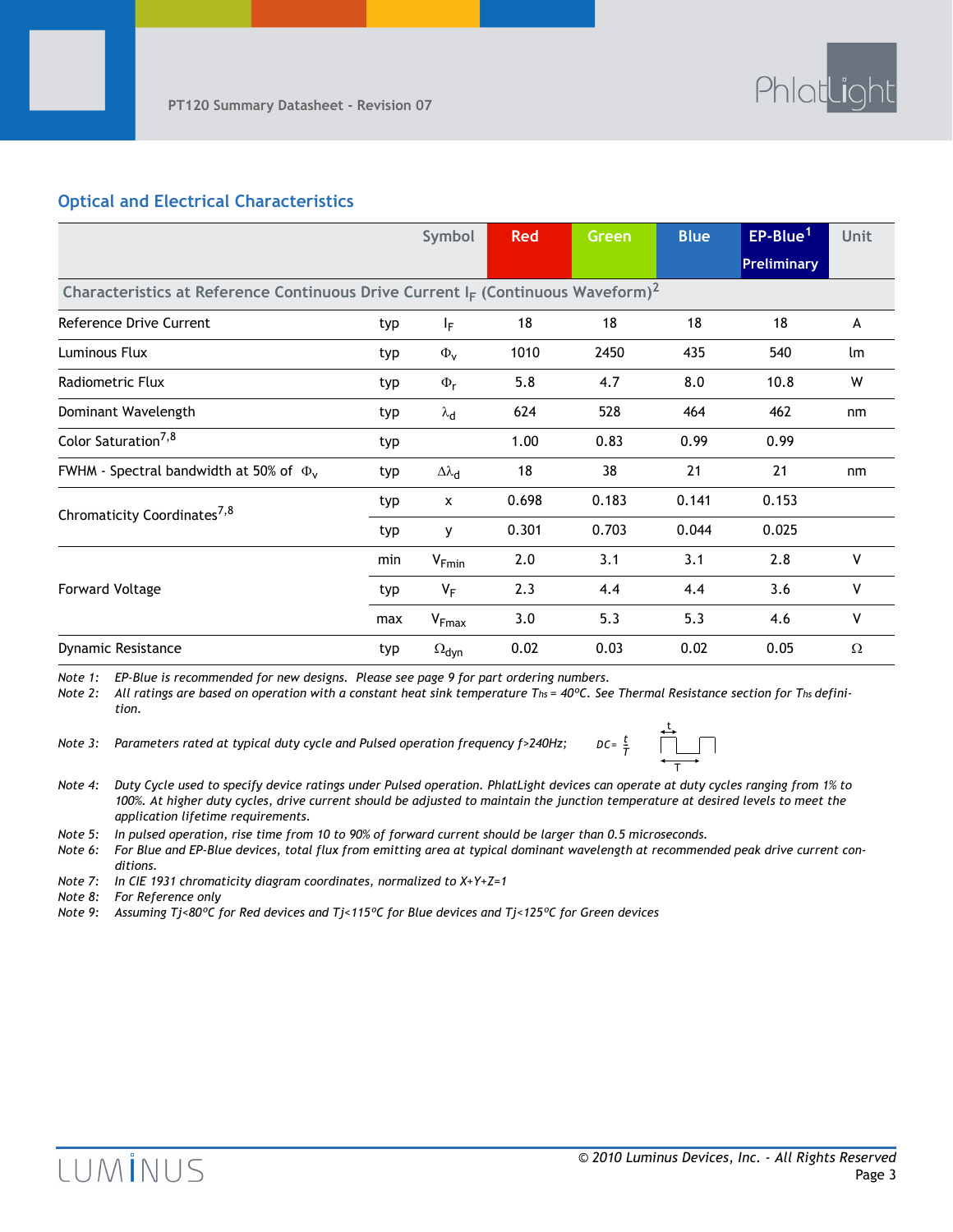#### **Absolute Maximum Ratings**

|                                                     |     | Symbol | <b>Red</b> | Green      | <b>Blue</b> | <b>EP-Blue</b> | Unit |
|-----------------------------------------------------|-----|--------|------------|------------|-------------|----------------|------|
| Maximum Current <sup>1,2</sup>                      | Max |        | 36         | 36         | 36          | 36             |      |
| Maximum Operating Junction Temperature <sup>3</sup> | Max | imax   | 110        | 170        | 170         | 170            |      |
| Storage Temperature Range                           |     |        | $-40/+100$ | $-40/+100$ | $-40/1100$  | $-40/1100$     | °C   |

*Note 1:* Luminus PhlatLight LEDs are designed for operation to an absolute maximum forward drive current density of 2.5A/mm<sup>2</sup> cw, and  *3A/mm2 pulsed (f>240Hz, duty cycle < 60%). Please refer to absolute maximum rating table above for specific absolute maximum currents for the products covered in this datasheet. Product lifetime data is specified at recommended forward drive currents. Sustained operation at absolute maximum currents will result in a reduction of device lifetime compared to recommended forward drive currents. Actual device lifetimes will also depend on junction temperature. Refer to the lifetime derating curves (available from Luminus) for further information.*

*Note 2: In pulsed operation, rise time from 10 to 90% of forward current should be larger than 0.5 microseconds.*

*Note 3: Sustained operation at Maximum Operating Junction Temperature (Tjmax) will result in reduced device life time.*

#### **Luminous Flux variation with Wavelength:**  $\Phi_{\mathbf{v}} = \mathbf{f}(\lambda_{\mathbf{d}})$  at Recommended Operating Current I<sub>F</sub>



See note 1 on page 6.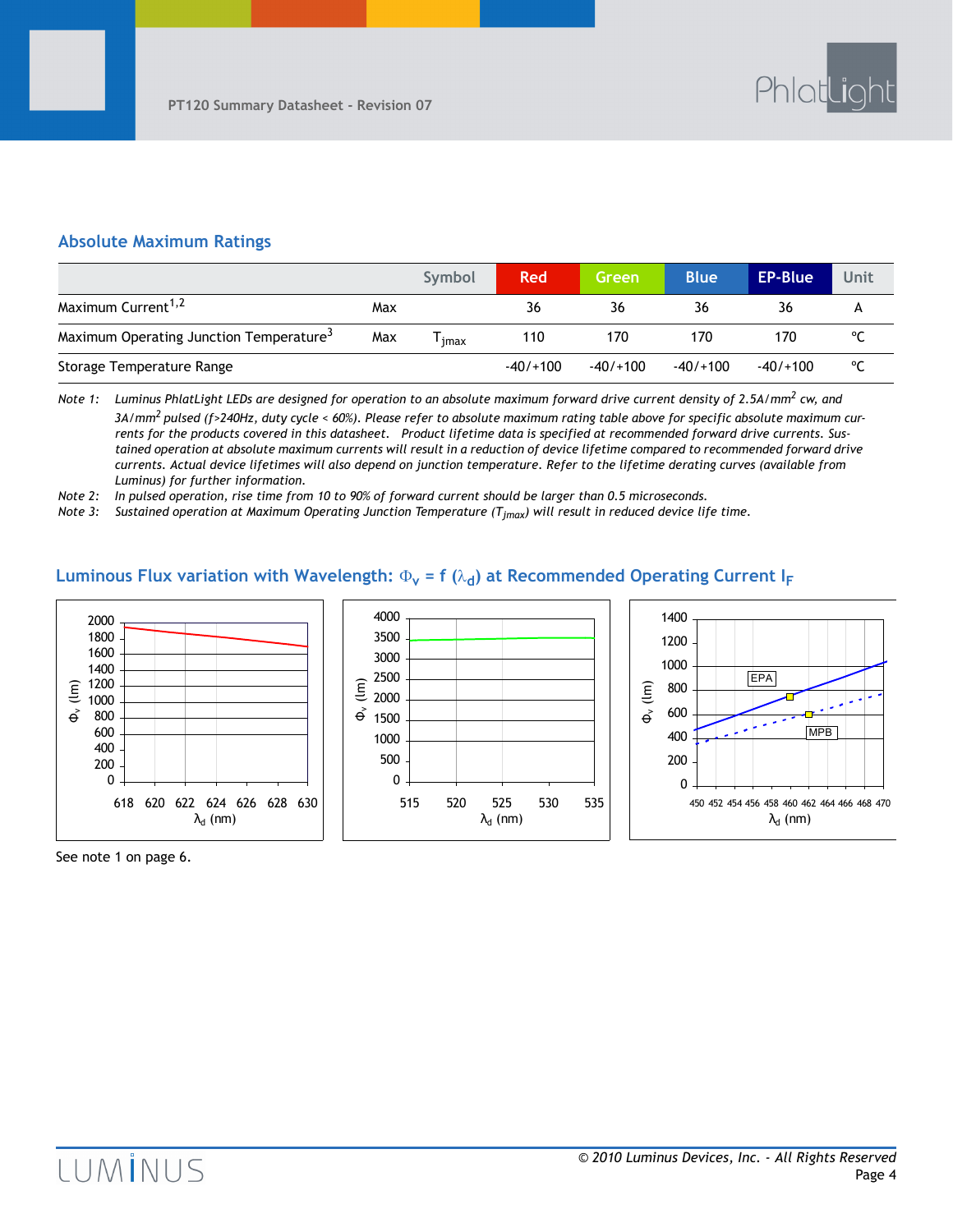



#### **Luminous Flux variation with Drive Current -**  $\Phi_{\mathbf{v}} = \mathbf{f}(\mathbf{I_F})$  **- Typical**





See notes 1,2 on page 6.

#### **Dominant Wavelength variation with Forward Current - λ<sub>d</sub> = f(I<sub>F</sub>) - Typical**







See notes 1,2 on page 6.

#### Forward Voltage variation with Drive current -  $V_F = f(I_F)$  - Typical







See notes 1,2 on page 6.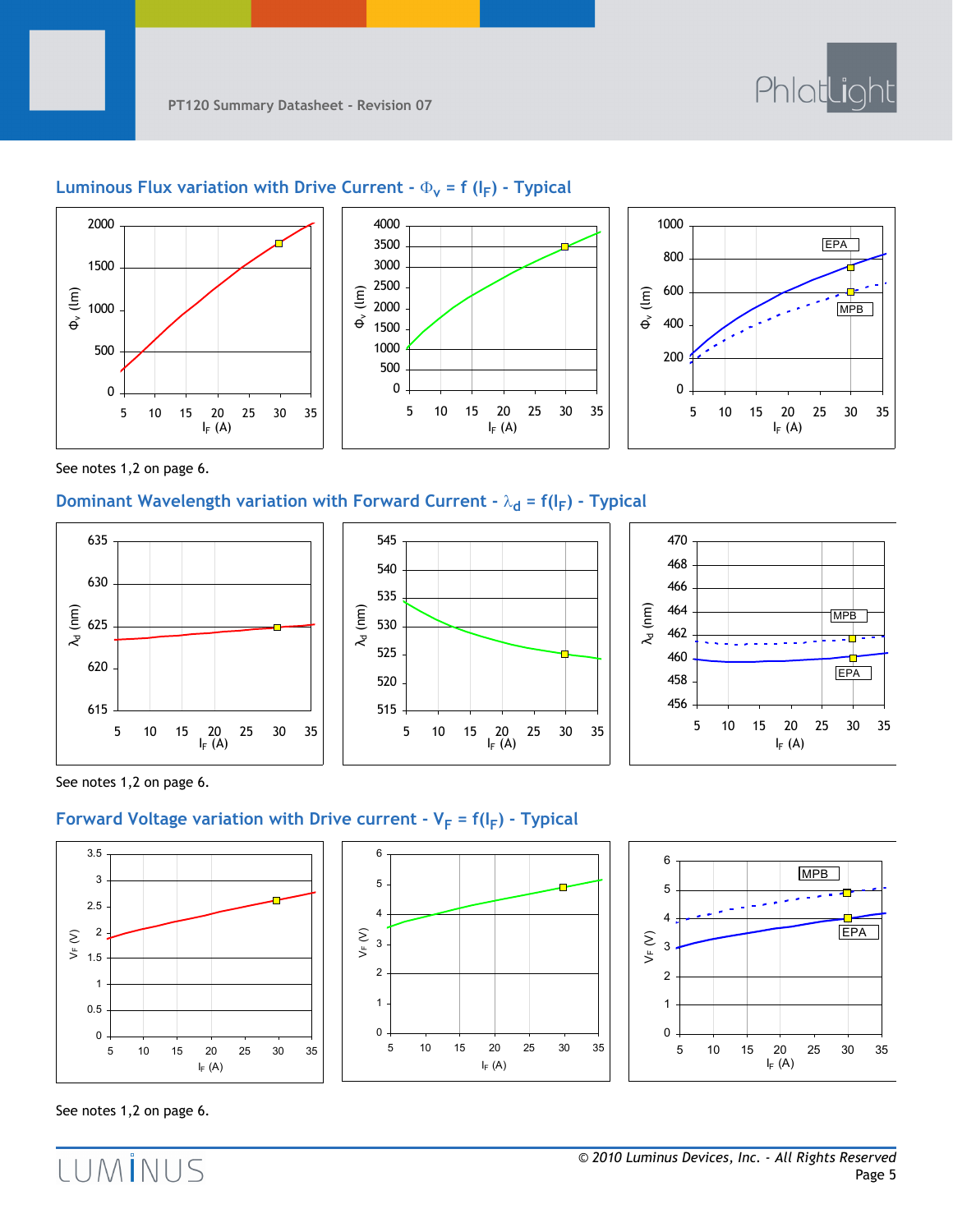

#### **Optical Spectrum (Typical)**



See note 3 on page 6.

#### **Chart Notes**

- *Note 1*: For Pulsed operation, typical RGB duty cycles used are 25%, 50% and 25% respectively for pulsed operation (T<sub>hs</sub> =40<sup>o</sup>C).
- *Note 2: Yellow square indicate device operating point under recommended conditions listed in the Optical and Electrical Characteristics table.*
- *Note 3: Typical Spectrum at recommended peak drive current.*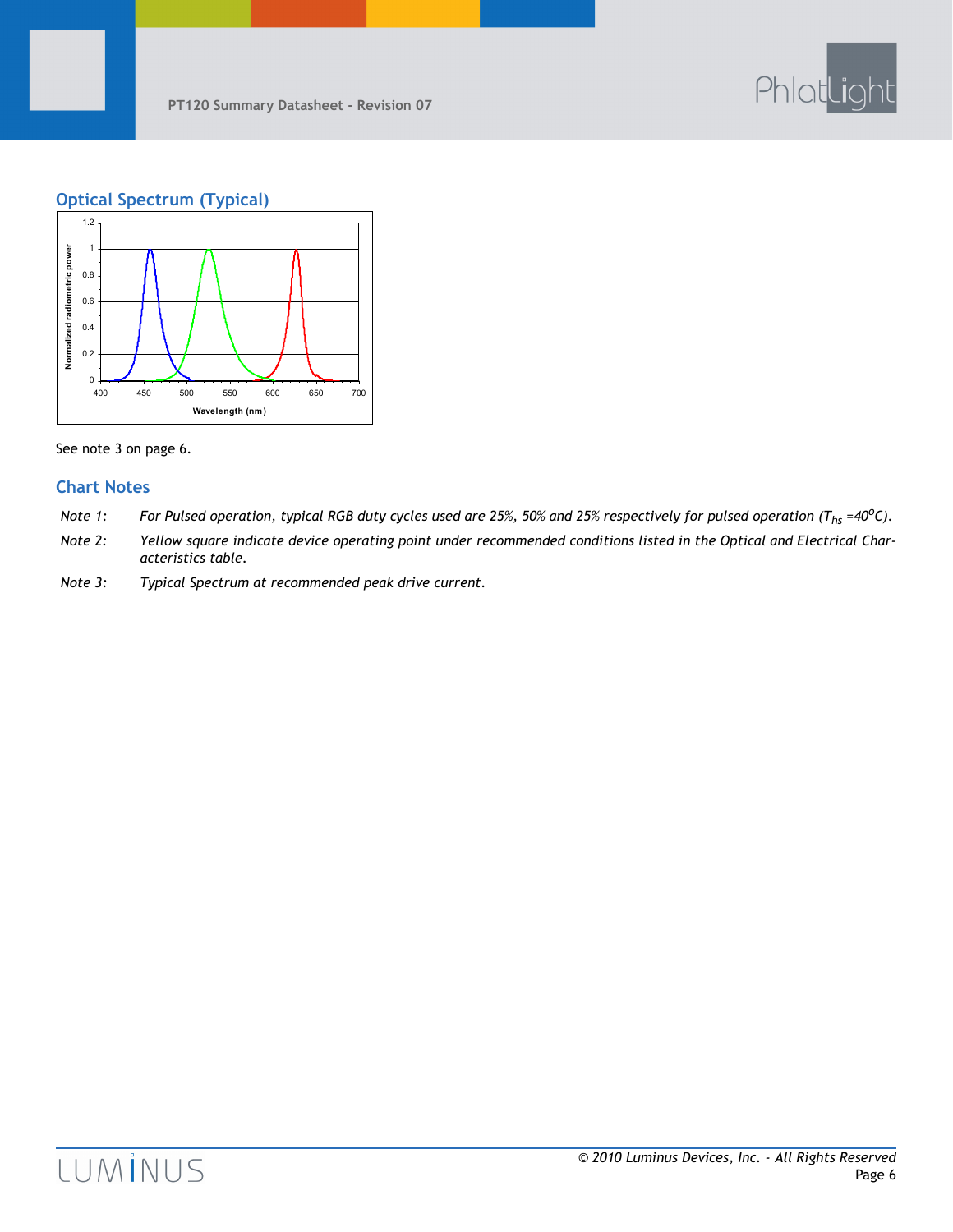

#### **Thermal Resistance**



#### **Thermistor Information**

The thermistor used in PhlatLight™ devices mounted on core-boards is from Murata Manufacturing Co. The global part number is NCP15XH103J03RC. Please see http://www.murata.com/ or http://www.murata.co.jp for details on calculating thermistor temperature.

#### **Electrical Pinout**

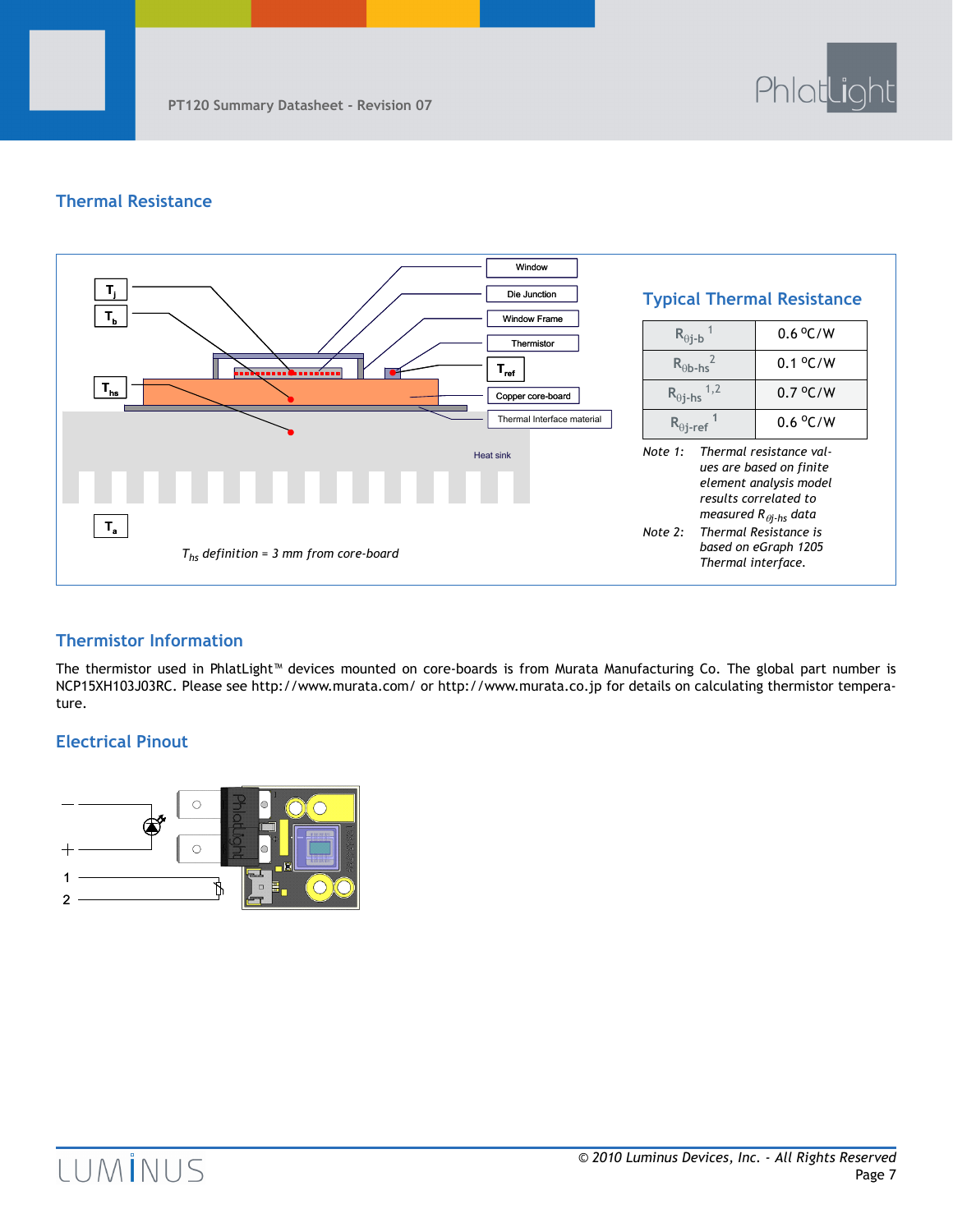

#### **Mechanical Dimensions Package: Type CX**



| <b>DIMENSION</b><br><b>NAMF</b> | <b>DESCRIPTION</b>                               | <b>NOMINAL</b><br><b>DIMENSION</b> | <b>TOLERANCE</b> |
|---------------------------------|--------------------------------------------------|------------------------------------|------------------|
| "A"                             | TOP OF METAL SUBSTRATE TO TOP OF GLASS           | 0.95                               | $+0.13$          |
| "B"                             | <b>IEMITTING AREA TO TOP OF GLASS</b>            | 0.67                               | $+0.16$          |
| "C"                             | <b>ITOP OF METAL SUBSTRATE TO EMITTING AREAL</b> | 0.28                               | $+0.05$          |

Recommended connector for Anode and Cathode: Panduit Disco Lok™ Series P/N: DNG14-250FL-C or equivalent Thermistor Connector: MOLEX P/N 53780-0270. Recommended Female: MOLEX P/N 51146-0200 or equivalent For detailed drawing of the PT120 Type CX package, please refer to the DWG-001124 document